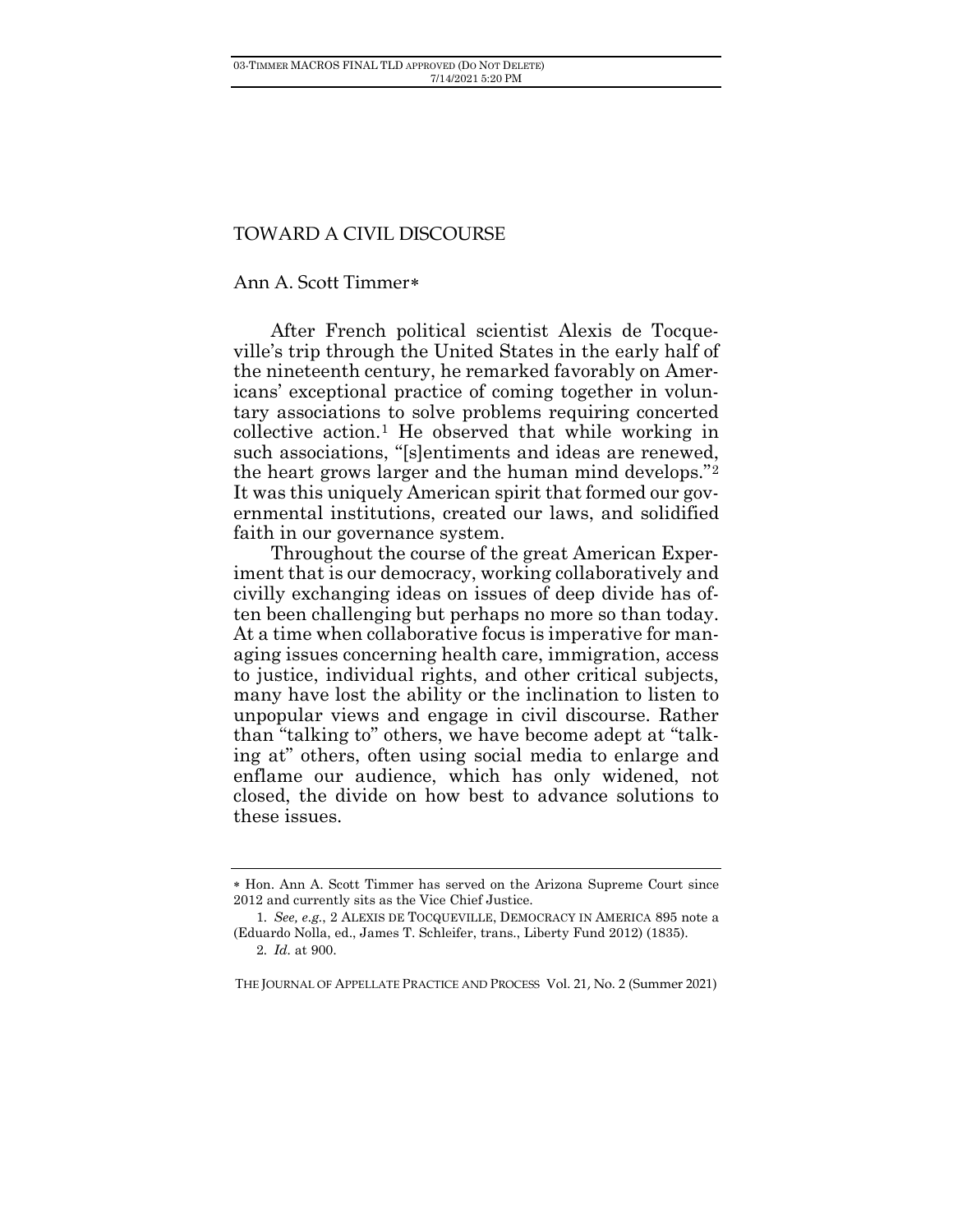Perhaps partially as a result of the divisions crisscrossing our nation, people's faith in our governmental institutions has withered as members of one political party or the other assumes leadership positions with established agendas. According to a 2020 Pew Research Center poll of about 13,000 U.S. adults, only 20% said they trusted the federal government to "do the right thing" almost always or most of the time.[3](#page-1-0) As faith in our institutions diminishes, we risk adherence to the rule of law and democracy itself. Thus, it is incumbent on those who have devoted their careers to upholding the rule of law and promoting equal justice to work towards shoring up faith in our institutions even as we disagree on how they should operate and what improvements are needed. If we fail in that endeavor, nothing will remain to improve.

This special issue of *The Journal of Appellate Practice and Process* addresses the current divisions in the law and in our society and explores what courts, judges, and lawyers can do to mitigate the rhetoric and tilt society towards positive action. It could not be timelier. Fifteen authors invite us to reexamine our history, posit ways for us to engage our communities, and offer pathways for the legal profession and the judiciary to step into the fray and help solve issues plaguing our nation.

Kenneth Morris, who is descended from both Frederick Douglass and Booker T. Washington, sets the stage by describing his ancestors' struggle for freedom juxtaposed with their undying hope in this country's founding ideals. He urges us to let history guide us in increasing understanding of and promoting public confidence in the integrity of our justice system.

Judge Joshua Wayser and Dean Erwin Chemerinsky each identify specific problems within our courts. In *An LGBTQ Perspective on the Crisis in the Justice* 

<span id="page-1-0"></span><sup>3</sup>*. See American's Views of Government: Low Trust, but Some Positive Performance Ratings*, PEW RESEARCH CENTER at 4 (Sept. 14, 2020), [https://](https://www.pewresearch.org/politics/%E2%80%8C2020/%E2%80%8C09/14/americans-views-of-government-low-trust-but-some-positive-performance-ratings/) [www.pewresearch.org/politics/2020/09/14/americans-views-of-government-low](https://www.pewresearch.org/politics/%E2%80%8C2020/%E2%80%8C09/14/americans-views-of-government-low-trust-but-some-positive-performance-ratings/)[trust-but-some-positive-performance-ratings/.](https://www.pewresearch.org/politics/%E2%80%8C2020/%E2%80%8C09/14/americans-views-of-government-low-trust-but-some-positive-performance-ratings/)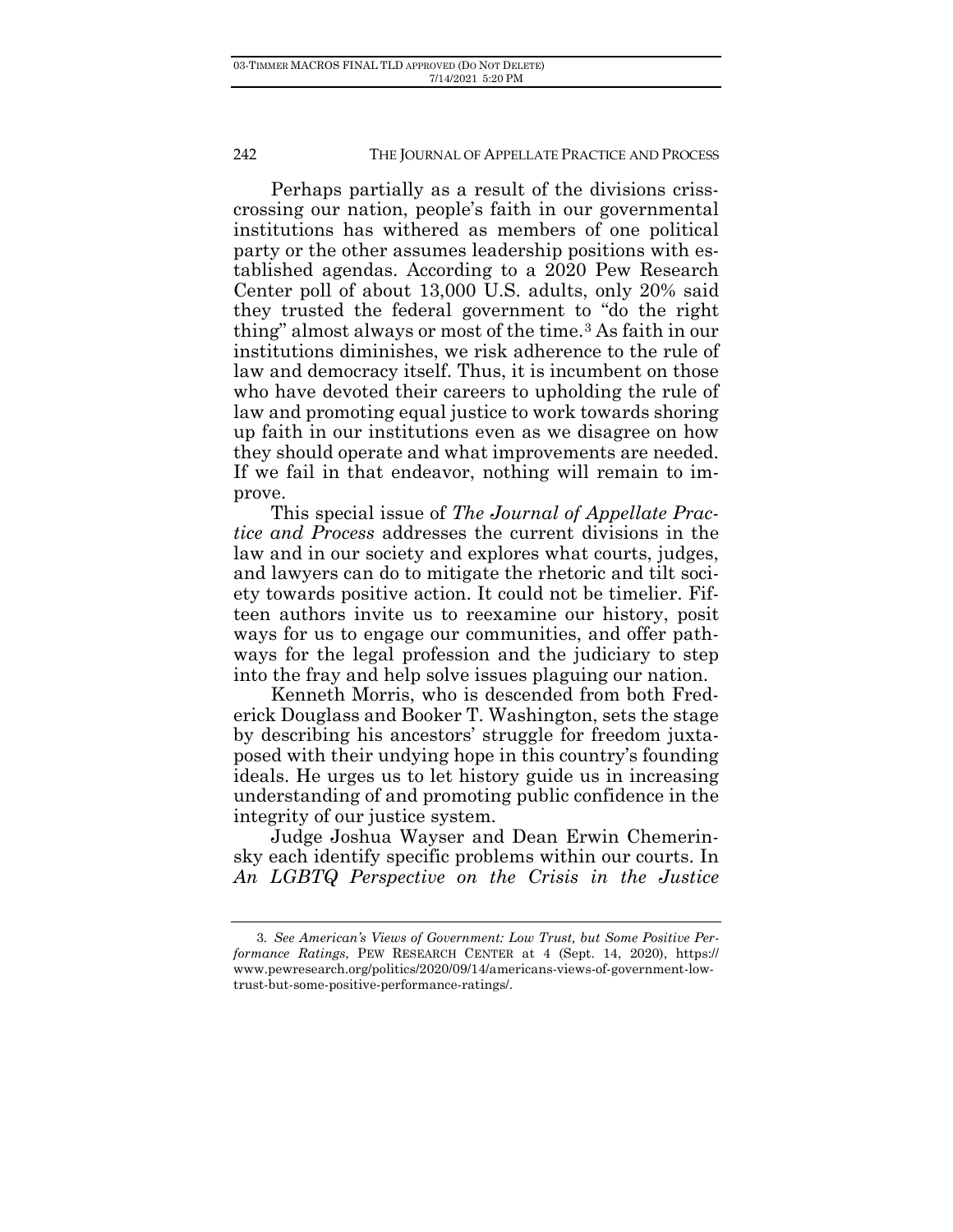*System*, Judge Wayser invites us to consider the politicized state of the justice system and suggests a path forward towards reducing that politicization. Dean Chemerinsky, in *The Non-United States of America*, tackles the deep divide in our country by pointing to the United States Constitution as both a source of that divide and a solution for closing it.

Several authors argue that courts and judges can do more to overcome people's waning faith in the justice system. Judge Shama Hakim Mesiwala's article, *Servants to Justice*, calls on readers to honor Dr. Martin Luther King, Jr.'s vision by unifying racial groups and assisting those historically treated poorly in courtrooms, such as Native Americans. In *Judicial Words Matter*, Justice Therese M. Stewart entreats judges to avoid using inflammatory language that serves only to denigrate groups or even judicial colleagues and portrays the judges as "taking sides" in broader political disputes. Similarly, in *Journalists, Justice, Obama Judges, and Trump Judges*, journalist Tony Mauro offers advice for interacting with the media and helping reporters to accurately report opinions. Professor Michael S. Greve, in *What Courts Can Do*, examines model visions for federal courts and urges adoption of practices that simply resolve disputes rather than declare principles of law. And in *Diné Duty of Fairness and Healing*, Chief Justice Jo-Ann B. Jayne shares the role of *Diné* lawyers in serving the public trust, including duties of *K'é* (Kinship; Relations) and *Hózhǫ* (Beauty, Harmony, Balance), as well as application of *Diné* Fundamental Law and the inseparable requirements of *Diné bi naat'áanii* (Leader), all of which are sacred facets of *Diné* justice.

A few articles urge readers to act outside their traditional roles. Building on the recent-decades trend of judges and lawyers taking charge of civics education in the wake of the education systems' emphasis on STEM subjects, Kari C. Kelso and Professor J. Clark Kelso penned *Civic Education and Civil Discourse: A Role for Courts, Judges, and Lawyers*, highlighting ways the legal profession and the judiciary can teach and model civil